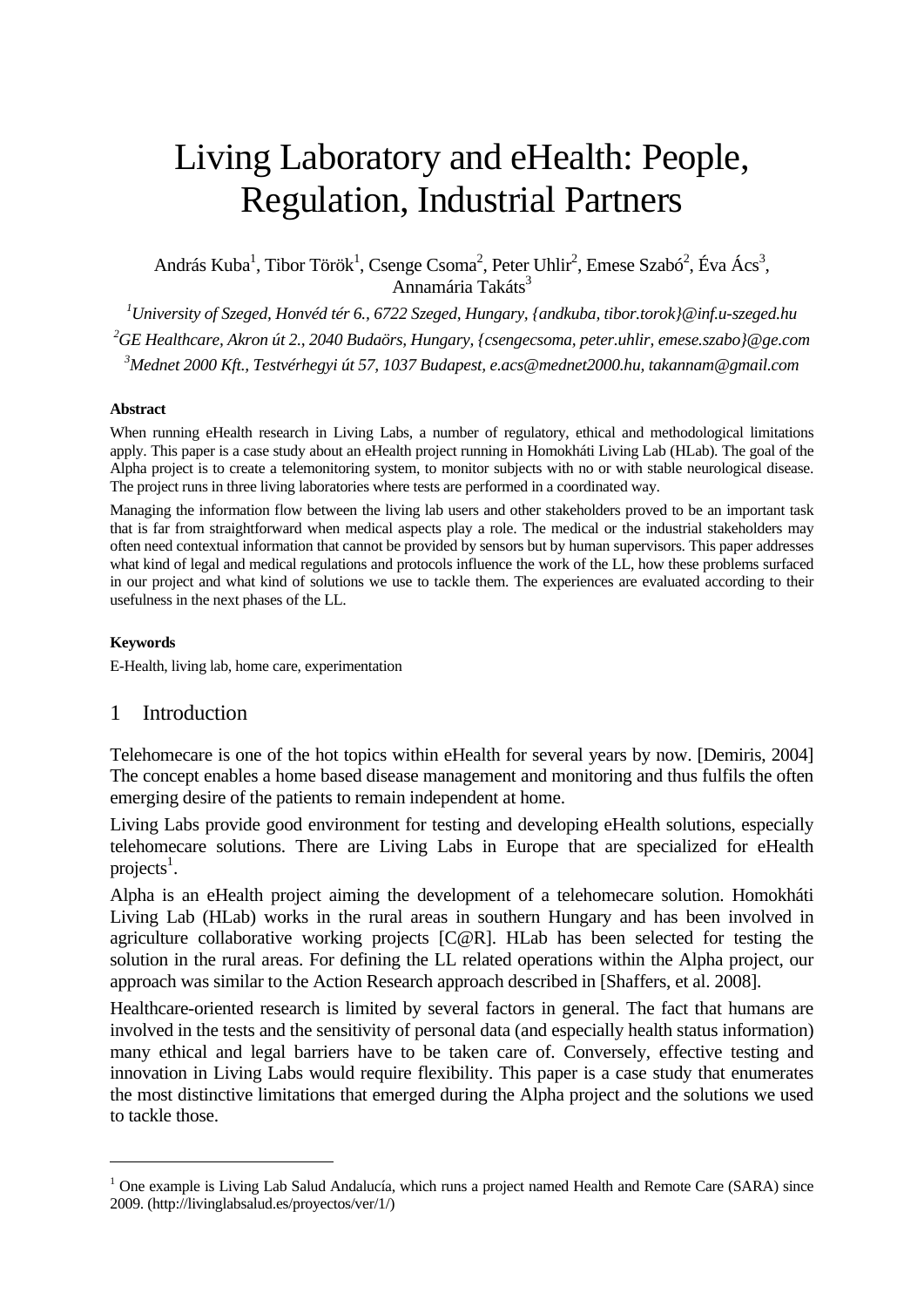# 2 The Alpha Project

The mission of the Alpha project (www.proseniis.com) is to offer telemonitoring tools and effective home care solutions for elderly or sick people and their families. The project is funded by the National Office for Research and Technology in Hungary and concentrates on the development of a ready-to-use remote home care solution including the hardware, the software and the medical protocols. The solution is tested and refined in three Living Labs in Hungary. The output of the project will be 1. a home care system prototype that monitors the patients' health status and activities, 2. a service model for health care and home care service providers that describes how to operate the system and shows a way to include it into their business.

## 2.1 Target domain

The project focuses on patients with no or with stable neurological disease. Brain diseases are a major public health problem in Europe, on our "aging" continent. Considering the analysis of the European Brain Council (EBC) across 28 European countries (EU plus Iceland, Norway and Switzerland) with 466 million inhabitants, every fourth people are suffering at least from one brain disease [EBC, 2008] .The total cost of brain diseases is about € 386billion. Among the 12 most costly diseases are Parkinson's disease, dementia (Alzheimer's disease) and stroke. [Olesen, et al. 2006] In accordance with aging and much longer life expectancy the frequency of those diseases is continuously growing. By estimation in 2040 the number of patients is going to be doubled. [WHO, 2006] The present health insurance systems are less confident to the expectation of the growing population of retired people. Establishment of a more economical health care system supplied with the modern computerization is getting necessary. The Alpha project focuses on the three diseases mentioned above for introduction of telemedicine: Dementia, Parkinson's disease and Stroke.

## 2.2 Benefits of a telemedical system

New opportunities are opened in health care by the telemedical system. The wireless sensors and detectors planted in flats and wearing on the body give the possibility to observe the patient activities and realise the changes in their status without overtasking the attendants in hospitals or in surgeries.

The professional medical staff is continuously monitoring, processing and evaluating the data coming from the sensors. In case of significant patient data changes an alarm is triggered and the event signal goes to the doctor on duty. The triggered event can cause short term or long term actions: recommended new consultancy/appointment, changing in the prescribed training, advance control, etc. Telemedicine can help for patients with chronic diseases to get safe and highly accurate monitoring. With the gathered and processed data the used therapy, nursing and care methods can be adapted to the real requirements of the patient and will not be based only on generic empirical rules. As an outcome the individualized therapy can work with higher effectiveness compared to the statistically proved but more generic solutions.

The telemedical system gives the feeling of safety to the patients and opportunity to the doctors to react quickly for the changes in the patient's status and last but not least considerably decreases the costs of the health insurance.

We are ready to disseminate our experiences in Hungary and also in abroad. We wish to incorporate them into the starting indicator service and applying this system we offer more safety at home to our patients.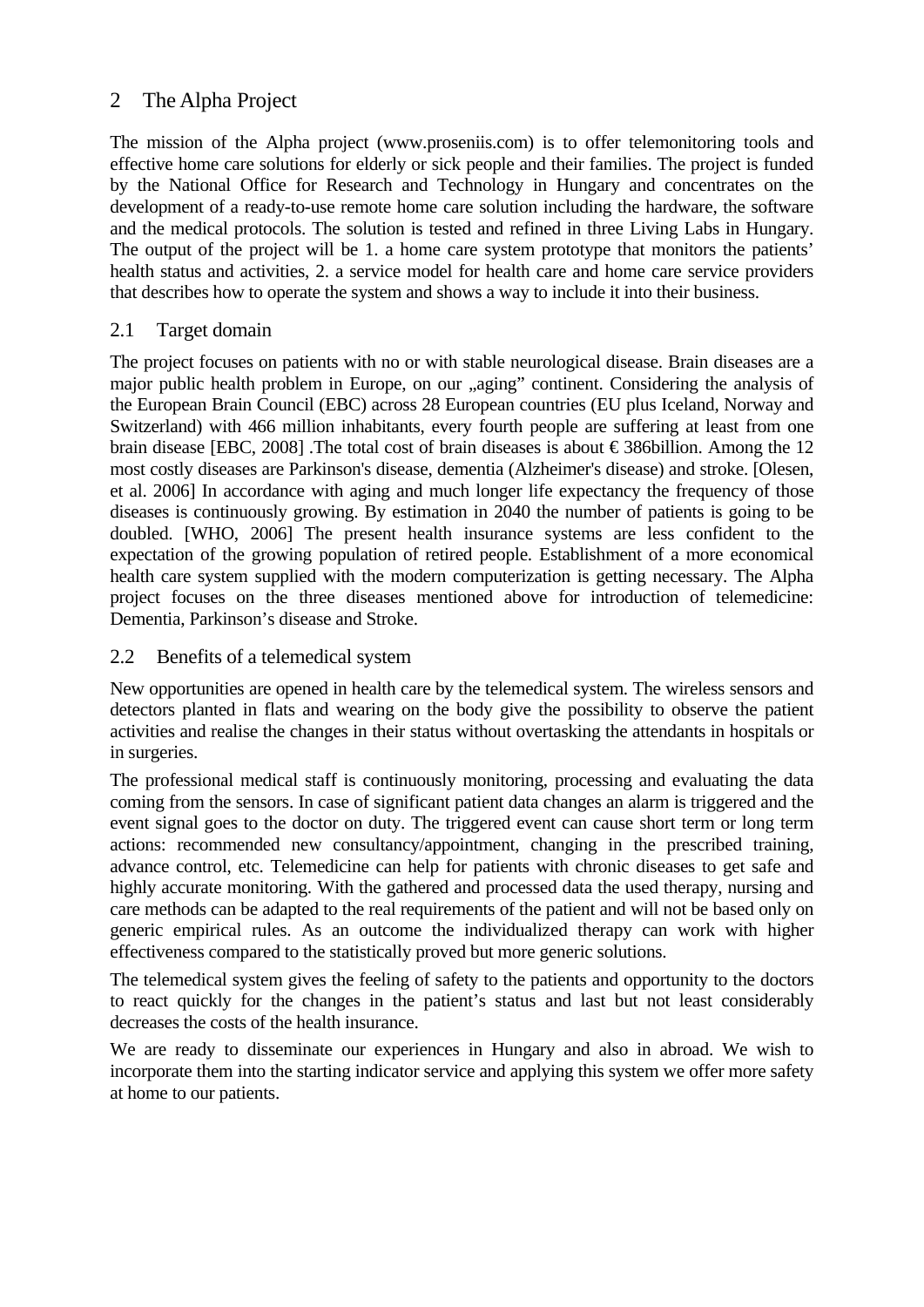# 3 Ecosystem of the Living Lab

In this part, we will show who the major stakeholders of our eHealth project are. Players are identified by their role without name. The aim is to draft the ecosystem the HLab has to work within and to show the expected benefits and contributions on each side.

#### 3.1 Central stakeholders

The primal goal of the HLab is to provide a context aware test bed for innovative solutions. Talking about an eHealth project, the users of the innovative system are the patients and the healthcare representatives (doctors, nurses, etc.) These people are the central stakeholders who use and run the system which we investigate during research. Patients trade their own time and risk possible inconveniences for an improved level of care and sometimes for the sensation of being part of a pioneer project. Doctors and nurses are trading their time to learn to use a system that may improve the efficiency of their work and lessen the unnecessary efforts in the future.

In several cases, relatives of the patients are helping them in using the Alpha system. In this way they become users as well, who pay their time and care for the promise of a better service towards their relative.

## 3.2 Supporting Parties

A number of companies have natural interest in Living Lab activities. In our case, a Telemedicine application attracted the following parties:

- *Health care provider:* Health care providers are the target market for eHealth and telemedicine applications. If a solution of such kind wants to go to the market someday, involving health care providers is a must. Their comments and experiences will be as valuable as those of the users'. In the same time, health care providers have to follow what is happening in the eHealth domain, so it is their interest also to participate.
- *Health care device manufacturer:* The Consortium of the Alpha project includes a few health care device manufacturers. In the project, the bulk of the medical equipment comes from these partners. Besides that, there are external device manufacturers who see benefit in joining to the experiments that are done in the Living Labs. What they can win here is the testing of their equipment within well-defined Living Lab conditions. What they can offer is some new types of devices that may enrich the context of the experiments and therefore improve the output of the whole project.
- *Health care integrator:* Integrators run the infrastructure that establishes communication between various health care units, experts and devices. It is very important for the integrators to maintain compatibility with emerging solutions. On the other hand, they can share their experiences with similar solutions.
- *Mobile operator:* The Alpha system uses the mobile network for data communication. Mobile operators are naturally interested in playing a role in the testing of such a system from the start. This way, they can collect valuable information about the possible problems regarding the mobile network infrastructure or other problems like the misuse of the SIM cards by the patients. At a later stage, when the system hits the market, the operator supporting the system in the early phase will have advantage in the fight for getting hold of the market. On the other hand, an operator can give very valuable support for the Living Lab and for the telemedicine application by providing mobile network access for free or for a limited price.
- *Mobile device manufacturer:* The mobile phone market is a mature market in general. Device manufacturers are constantly searching for specialized market segments like the phones for senior citizens. For a device manufacturer, a telemedicine application may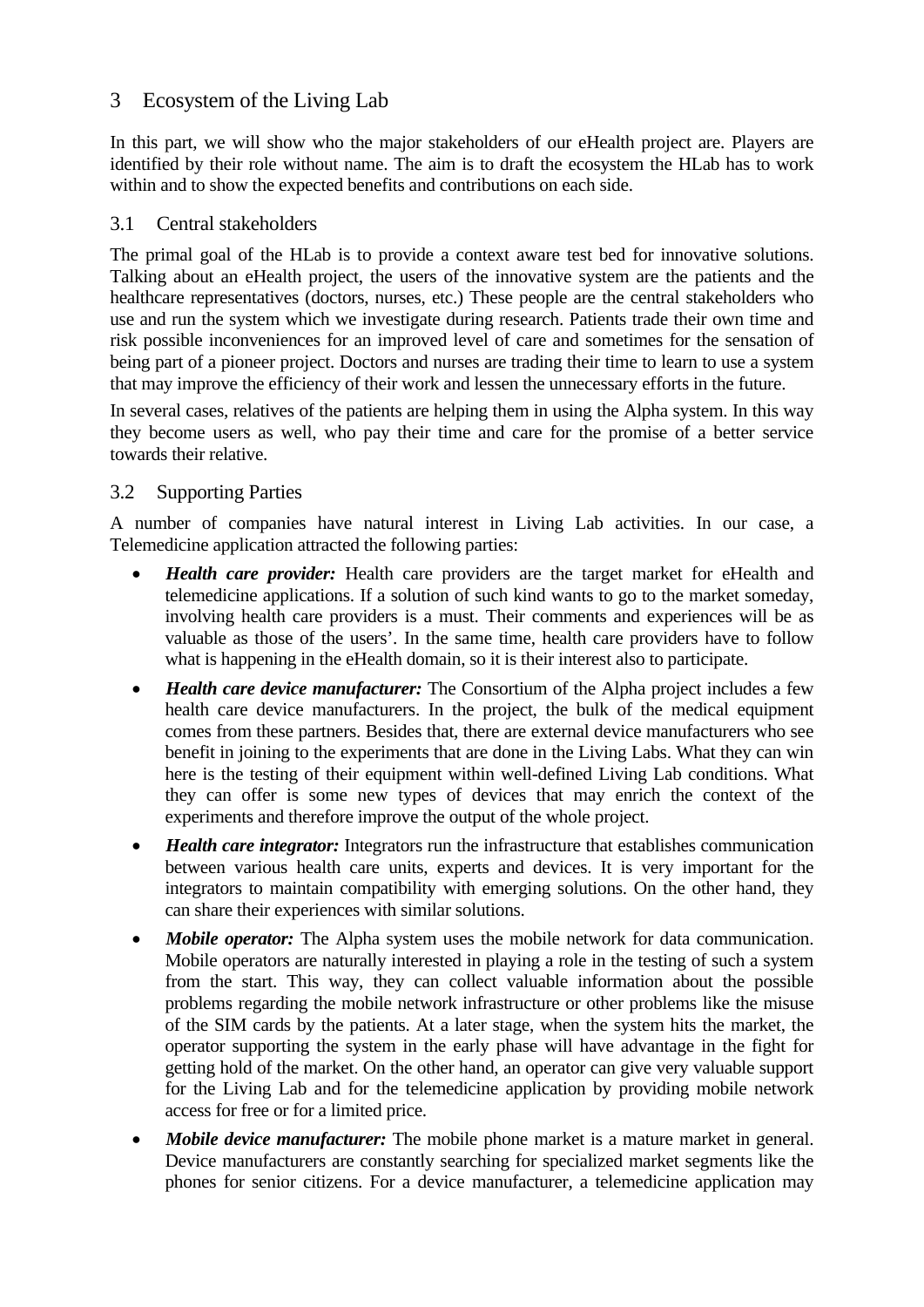show the need for new mobile devices or just new features that make the integration to telemedicine applications easier.

#### 3.3 The Consortium

The Hungarian government is supporting the Assisted Living related info communication technologies through the National Office of Research and Technology fund. Back in 2008 the Research Partnership Leader of GE Healthcare Hungary launched a tender by putting organising a Consortium around GE`s Home Health team. The consortium successfully applied for a research fund.

The Alpha Consortium led by GE Healthcare Hungary consists of three academic and three industrial partners including the University of Arts and Sciences of Szeged, Pannon University (Veszprém, Hungary) and the Óbuda University (Budapest) in cooperation with participants of the Hungarian healthcare companies such as Meditech Ltd. and MEDNET 2000 Ltd.

The Consortium started to operate in October, 2008 and the co-operation will last till September, 2011. During the first year, the team has completed the initial design of a prototype system that will be deployed in the first half of 2010 to collect data in the homes of patients with neurological diseases in the frame of a clinical trial. The biggest challenge the team faces is how to integrate medical knowledge with the opportunities provided by current technology.



Figure 1: Workgroups of the Alpha project

Within the Consortium, motivations, skills and company culture of the partners are different. The clinical participants are focusing on the medical innovation and the possible use of the results in further medical research. The technology oriented partners want to develop software and hardware that is able to perform all the functions which are expected from a telemonitoring system. To some partners, the project has business value (especially as a starting point for future activities) and they want to maximise that. For the Living Labs, the project is work to be done.

In order to give way to the various motivations of the partners, five workgroups have been defined: Medical, Technological, Business, Living Lab and Research. The workgroups act according to their own drive (the Research workgroup is responsible for fulfilling the research goals of the project). The workgroup leaders are reporting to the management board of the consortium which is the highest decision-making body. With this setup, we let the different aspects of the project to appear and still keep the project manageable.

Results of the Alpha Consortium might be used in the future projects – assuming the successful execution of the project – to compare telemonitoring to care transitions programs and to define populations that are most suitable for these and similar interventions targeted to sustaining late life independent living.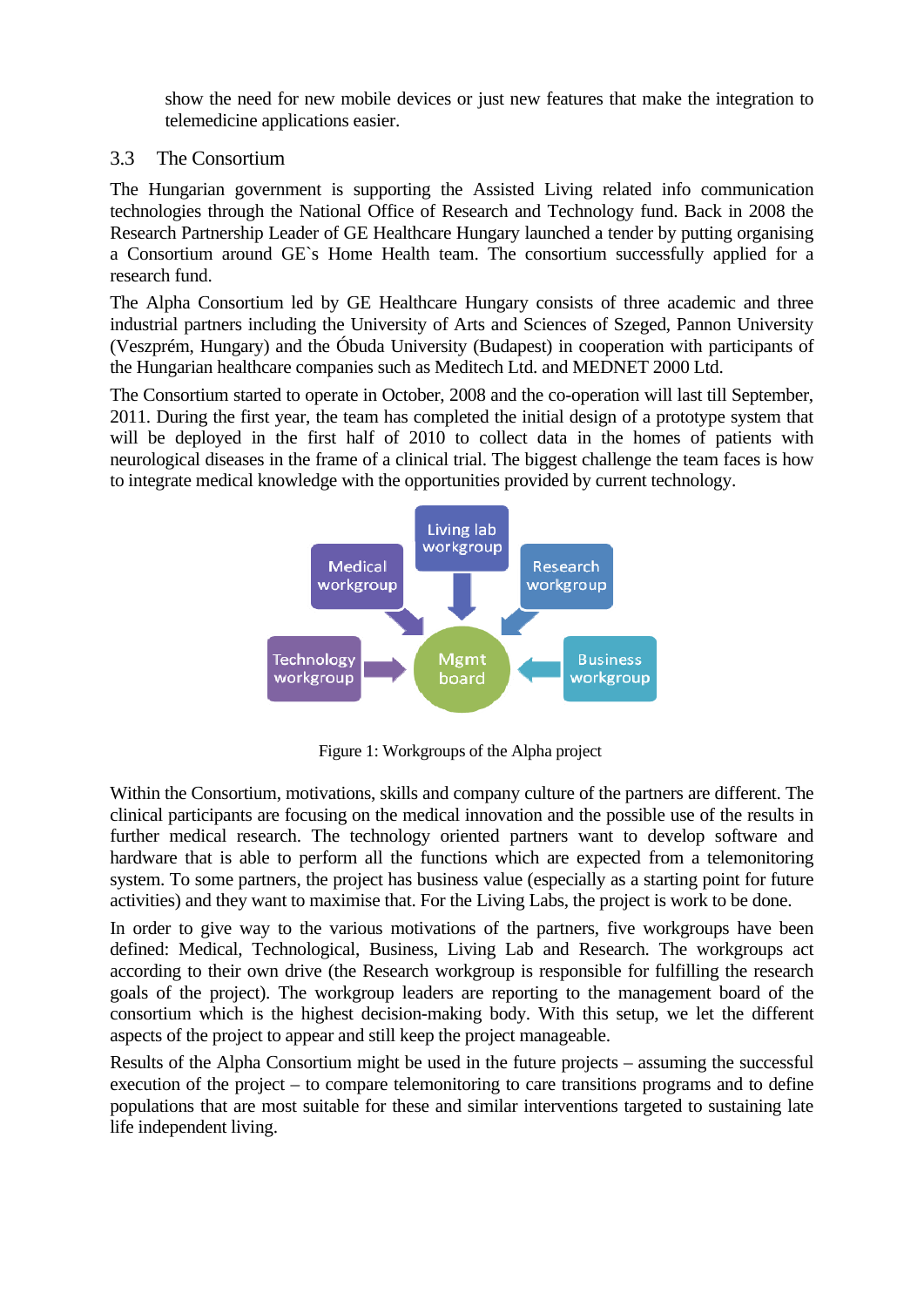# 4 Role of the Living Labs

The living labs are responsible for the communication between the users (patients) and the work groups by forming a common infrastructure for information collection. During the testing phases we follow the steps below in cyclic redundancy, to give the best support for the developing team:

- Gathering of questions / hypothesis: we ask for questions, hypothesis from every work group, to figure out what kind of opinion are they looking for from the users (patients).
- Preparing the questions: we organize the questions in a structured form, to find the best ways for collect.
- Information gathering: we collect the information by the most reliable means possible. It can be gathered from the system logs, by passive observation (monitoring) of the care giver, or by direct questions to the patients.
- Processing of information: we process the answers and prepare a periodic report to the development team

These steps are repeating in every three weeks, ensuring the most up to date feedback from the users to the developers about the tested product / service.

The purpose of the living labs here is to serve the workgroups with information. Although all the necessary information is acquirable by any work group member, we have to be careful with the means of information collection. We must not forget that the end users of this project are ill people, and they may find our enquiries bothersome, or sometimes even invasive. This is the reason why we try to keep avoiding direct questions to the patients and focus on the observation of the nurse, or the system logs.

It is important to note, that the source of questions cover all the work groups in the consortium. They are not only technical questions asked by software developers, but also practical enquiries from the prototype manufacturers, if the sensors are comfortable to wear, or whether the user's guide is easily readable, etc.

Since the living labs are used as communication channels between the patients and the developing teams, we had to create a context for the acquired information. Without a structured form of communication we cannot expect good results. The backbone of the communication is an information portal through which the communication among every partner and patient goes.

The aim is to provide information to the workgroups through a workflow so there is usually not direct communication between the patients and the workgroups. The information provided can be in the form of a simple yes/no answer, a text report, a filled form, or even photos or video (in accordance with legal regulations).

## 5 Rules and Regulations in the eHealth Domain

As the living lab collects medical and personal data, the tests had to be planned observing the ethical and legal rights of the test subjects. This drove the need of setting up a test protocol that meets the requirements of Research Involving Human Subjects.

The Consortium need to follow the ethical principles of Declaration of Helsinki (2008) by the World Medical Association; Good Clinical Practice of the European Community and Committee for Proprietary Medicinal Products (CPMP)/International on Harmonization (ICH)/135/95.

We designed a non-investigational, prospective, multicenter, open-label, single-arm proof of concept study for monitoring of subjects with no or with stable neurological disease sponsored by GE Healthcare, Hungary.

The experts of GE Healthcare (with the guidance of the Chief Medical Officer of GE Healthcare EMEA) have been following two standards of the European Union which are harmonized in Hungary as well: MSZ EN ISO 14155-1:2009 and MSZ EN ISO 14155-2:2009. These standards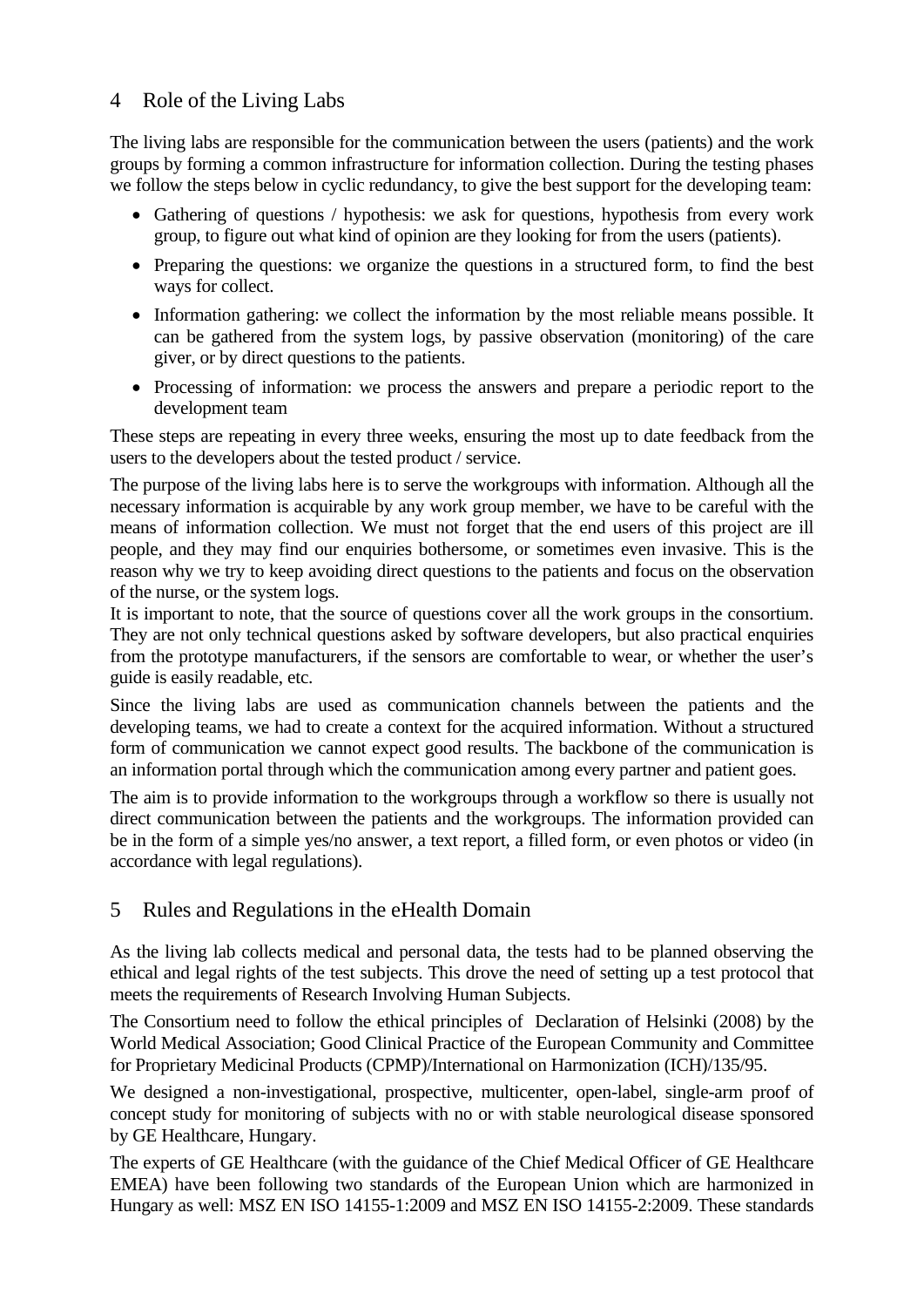contain the general requirements of clinical investigations of medical devices involving human subjects and are useful guidance developing clinical investigation plan and agreements, making possible to fulfil the Council Directive 93/42/EEC including its latest modification published as Council Directive 2007/47/EC. This consolidated Council Directive 93/42/EEC has been published in Hungary in decree 4/2009 (III.17) by the Ministry of Health and came into force on 21st March 2010. To be able to authorize the study and start the living lab tests two new Hungarian rules had to be followed as well: decree 235/2009 (X.20.) 16-21§ of the Hungarian Government and 23/2002 (V.9.) of the Ministry of Health with its first amendment, published as 31/2009 (X.20.) of the Ministry of Health. The authorization process has been managed with the support of a project manager and a medical writer of a Contract Research Organization and led by the Project Leader of the Consortium.

The study has to be executed following the regulations in the relevant decree 33/2009 (X.20.) of the Ministry of Health of Hungary. The study will be monitored and audited on a regular basis. The outcome of the Alpha proof-of-concept study might be referenced in other local or international studies if the above mentioned regulations are met.

GE Healthcare, Hungary will guarantee the proper execution of the living lab tests in order to guarantee the safety and the rights of the subjects as well as meeting the local and international requirements, principles and regulations.

## 6 Tackle with the Regulatory Limitations

The Alpha research and study is a new integrated approach to telemedicine and home health, which requires detailed and extensive evaluation, especially in the selected vulnerable population. The study protocol has been built around the objectives of this proof-of-concept study and also contains all the information required by the regulations above in section 5: for example the study rationale, the inclusion and exclusion criteria of the subjects, study population data, all information about the investigational medical device and its disposition, the study procedures, the safety parameters, the data analysis and the ethical, legal and administrative aspects as well. It also contains the brief description of the tasks and responsibilities of the study personnel. The protocol is signed off by all the investigators and the principal investigator, as well as the sponsor (GE Healthcare).

Inclusion and exclusion criteria have been selected carefully and will be further adjusted if reasonable. The Regulatory Affairs Leader ensured that all components of the system fulfil the EU regulatory requirement requirements including basic safety, essential performance and usability, so it is considered that risk assessments of components have been already evaluated and risk mitigation is done. The study makes possible to recognize all other possible risks and mitigate them after evaluation.

The monitoring and evaluation of behaviour, environmental sensing and medication compliance in the home of subjects is the framework of the study. In addition, the impact of different living and environmental conditions of the patient base will be evaluated. The Alpha system will be deployed in different types of apartments in three different regions (metropolitan, middle-sized town, rural) enabling the examination and evaluation of the effect of various apartment characteristics and the differences in the network infrastructure on the system functionality. The effect of regional differences in environmental conditions, disease risk factors and availability of medical care will be also examined.

The study is organized into three phases, in which there are 1, 3, and 3 locations (Living Labs) involved. In phase one: 3, phase two: 12 and phase three: 30 patients will be enrolled. The rationale behind this sequential study design is to make further improvements of the ALPHA system possible during and between the phases. To be able to do this the developers are going to use the feedback from the subjects as an input as well as the results of their own tests and are going to develop the system iteratively utilizing this experience.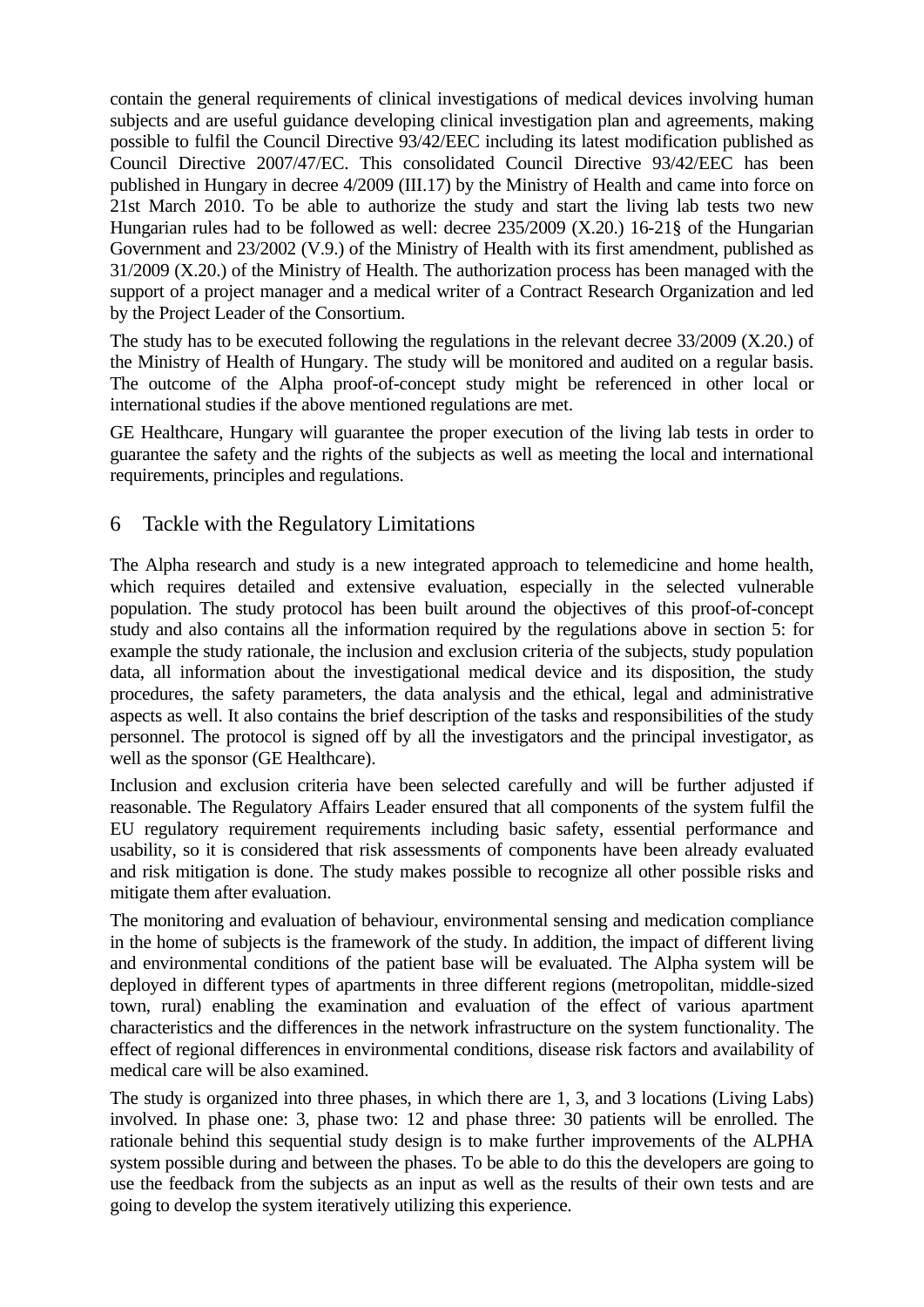

Figure 2: Activities and entities covered by the main contracts of the medical research

The study interviews are used for collecting information from the users. However, the execution of the inquiry must meet the legal requirements. The local legal requirements defines what and how can be asked from the patients therefore careful planning is needed in order to ensure the desired flexibility for the future modifications. Due to the legal constraints, the flexibility will be lower that the Active Research approach would ideally require.

#### 6.1 Scope of the protocol and other contracts

Figure 2 presents the most prominent activities and entities of the whole research effort and our knowledge about the influence of the project documents on them. The circles represent the domain of the activities in a widening focus from the patient to the whole environment. The most important document presented is the clinical research protocol (marked with P). Together with the care giver ICF (marked with N) these documents regulate nearly everything about the patient and its health status. There are three other contracts put onto the picture that influence the activities within the project:

• C1: the agreement between the clinic that incorporates the research and the Consortium. It covers the responsibility of the site and the sponsor throughout the project.